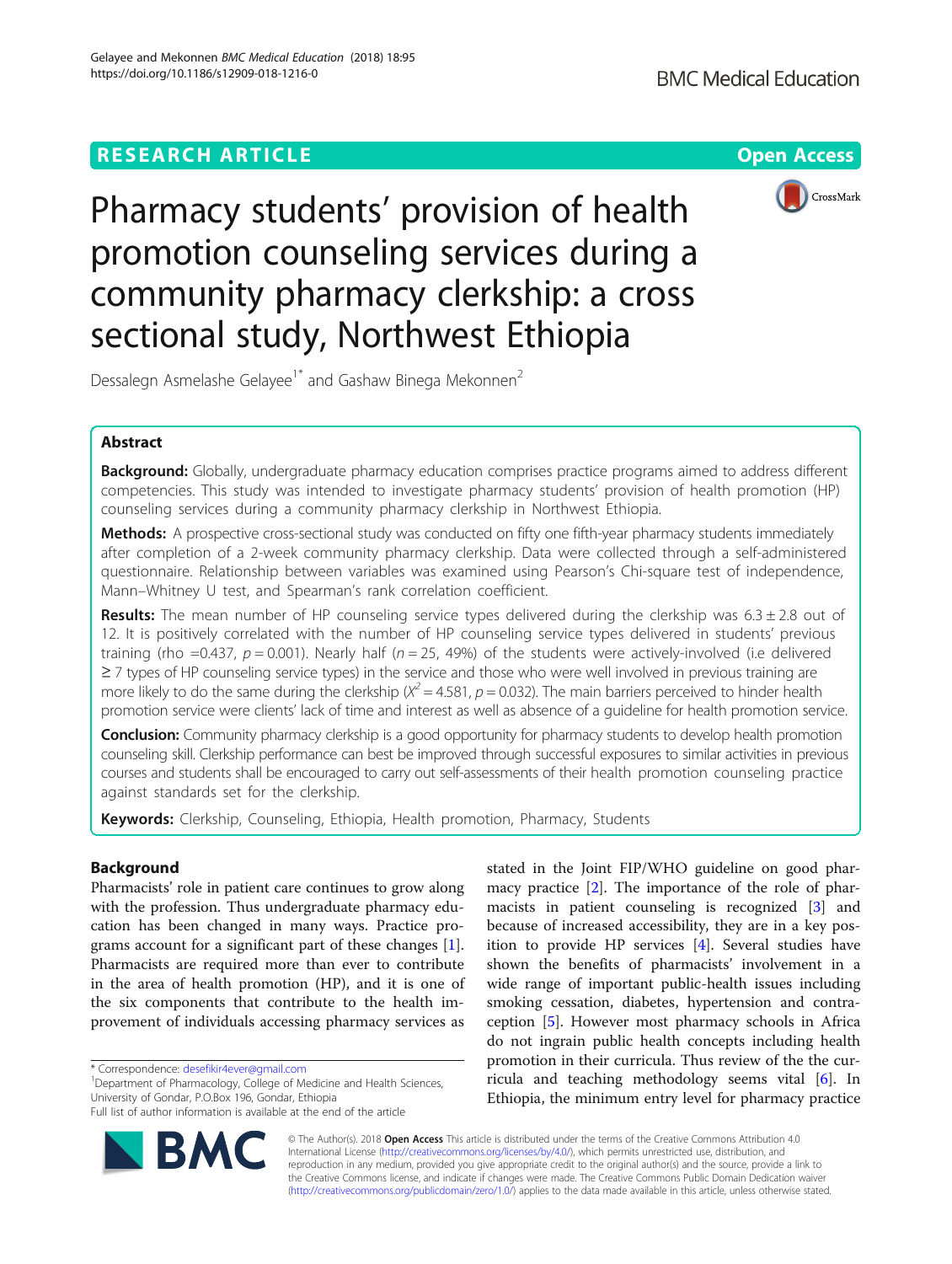is diploma (for pharmacy technicians) and they are qualified to run drug stores. Whereas, community pharmacies need to be run by a pharmacist with at least a Bachelor degree in Pharmacy. This is a 5-year program with final year allocated for a clerkship programme. The nationally harmonized curriculum incorporates a Community Pharmacy clerkship course of 5 ECTS points during the fifth year [\[7\]](#page-5-0). The nationally harmonized curriculum stated that one of the objectives to be met in the clerkship is provision of public health and wellness services tailored to the needs of patients.

On the other hand, non-commuicable diseases (NCDs) have become a major public health concern in the nation accounting for 30% of deaths in 2014 alone. Eighty percent of this is accounted for by cardiovascular diseases, cancers, diabetes and chronic respiratory diseases [[8\]](#page-5-0). The shared common risk factors are tobacco, insufficient physical activity, unhealthy diet and excessive alcohol use which are preventable [[8\]](#page-5-0). Pharmacists can join the campaign against such risks through health promotion services. Workye et al. [\[9](#page-5-0)] and Ayalew et al. [[10](#page-5-0)] have shown that the majority of clients in Gondar town, Northwest Ethiopia expect health promotion services from pharmacies such as life style modifications required for the underlying medical condition. The importance of teaching student pharmacists how to implement and deliver wellness and prevention services has been recognized [\[11\]](#page-5-0). Early exposure to health promotion and disease prevention concepts may help strengthen students' desire and expectations to fulfill these expanded pharmacy roles [\[12](#page-5-0)].

The future of the pharmacy profession is in the hands of todays students. Thus student pharmacists must be taught how to provide the health promotion service. This is especially so for community pharmacists who are very accessible to the community and hence are an in an ideal setting to provide the sevice. Community Pharmacy Clerkships in particular, need to boldly address the issue of developing student health promotion counseling skill in the settings of community pharmacies. Then evaluation and assessment of the clerkship outcomes would have much greater implications for health educators and authorities.

This study therefore aimed to investigate health promotion counseling practice, its quality and the barriers to provision of the service, as reported by pharmacy students during a 2 week community pharmacy clerkship. The study also aimed to determine is there was any 'bottleneck' to developing students as health promotors, in pharmacist education.

### Methods

### Study design and setting

This prospective cross-sectional study was conducted during December 2016 among pharmacy students of University of Gondar. It is a public university located in Gondar, Northwest Ethiopia and offers Bachelor of pharmacy education in both regular and continuing education program. All clerkship students of 2016/17 were assigned to community pharmacies (6 students per facility on average) which are run by a B.pharm graduate and all of which were at the same level. Drug stores which are run by pharmacy technicians were not used to train the students in the clerkship.

## Study population

All 51 undergraduate fifth year pharmacy students enrolled in the regular program of University of Gondar in 2016/17 were involved in the study. This population was purposely selected because they were final year students who have completed all the pre-requisite courses to practice in a Community Pharmacy Clerkship, and were thought to have assimilated the knowledge and skill of counseling. They were the best student population for an evaluation of the counseling practice of pharmacy undergraduate students.

### Data collection procedure

The students were contacted immediately after completion of the 2 weeks clerkship and data were collected through a self-administered questionnaire prepared based on previous studies  $[13, 14]$  $[13, 14]$  $[13, 14]$  $[13, 14]$  with some modifications (see Additional file [1\)](#page-5-0).

It consisted of 3 main parts: Previous involvement in HP counseling services; Involvement in HP counseling services during the clerkship; Barriers that limit the practice.

The questionnaire was validated for its content by three senior pharmacologists and pretested on 10 clerkship students enrolled in the continuing education of the same university. Necessary modifications were made before distributing the questionnaires to the students. The reliability of the different sub-components of the questionnaire was measured and the Cronbach's alpha value was 0.892 (involvement in health promotion counseling services during previous training, 12 items), 0.798 (health promotion counseling services delivered during community pharmacy clerkship, 12 items), and 0.766 (barriers for health promotion counseling service provision during the clerkship, 6 items).

### Data analysis

The data were entered into computer for analysis by the statistical package for social sciences (SPSS) version 20.0 for windows (SPSS Inc., Chicago, Illinois). Descriptive statistics, Mann–Whitney U test, Pearson's Chi square test of independence and Spearman's rank correlation coefficient were employed in the data analyses. Results are assumed to be significant at  $p < 0.05$ .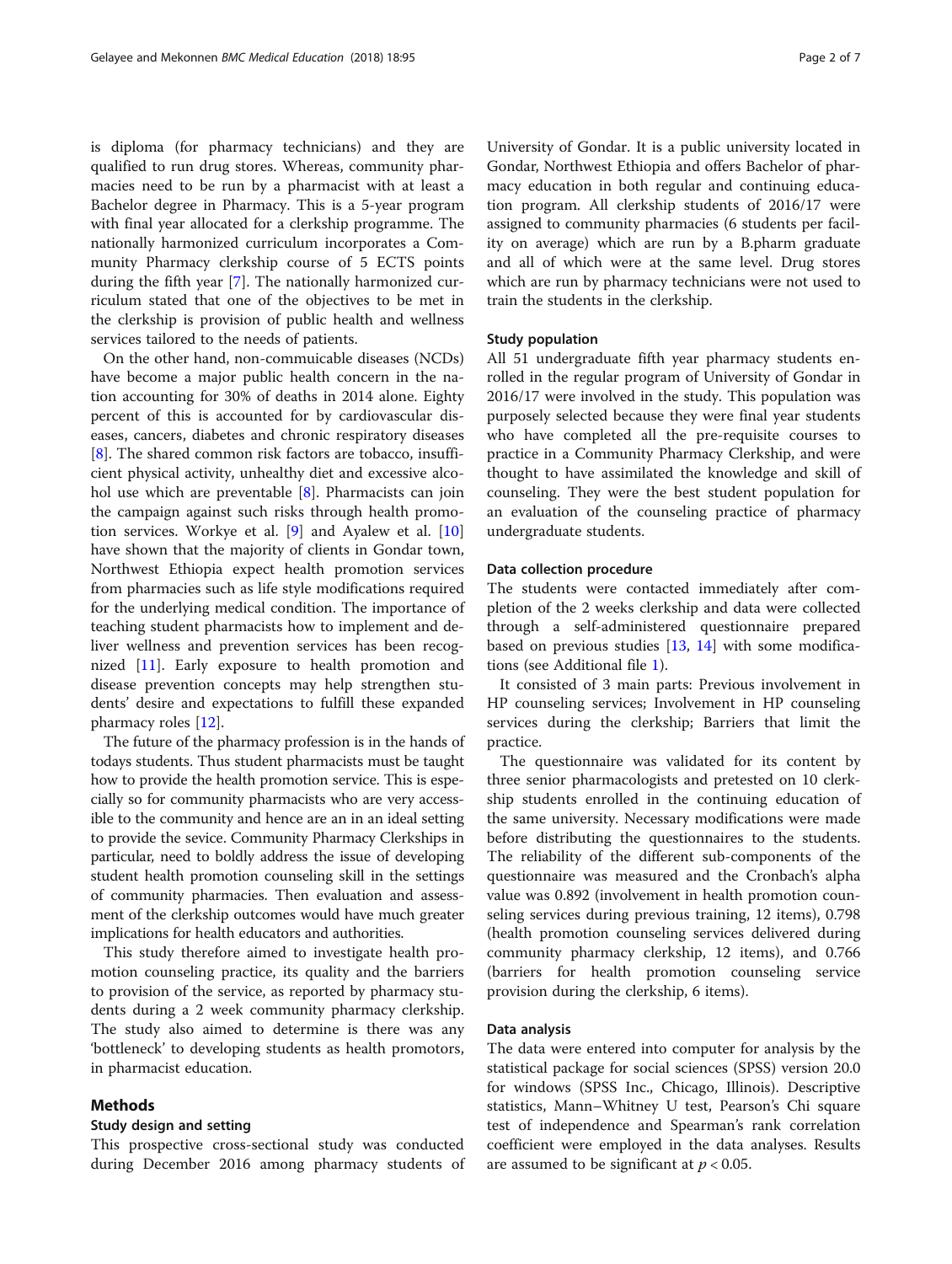# Ethical considerations

All respondents were asked for their verbal consent as approved by Ethical Review Committee of the School of Pharmacy, University of Gondar. Only the aggregate data was used for research purpose.

# Results

This prospective cross sectional study was conducted among undergraduate fifth year pharmacy students in a public Ethiopian University. It describes health promotion counseling practice and the barriers that students faced in providing that service during a Community Pharmacy Clerkship.

# Socio-demographic characterstics and additional responses

As shown in Table 1, the majority of them were male  $(n)$  $= 32, 62.7\%)$  and the mean age was  $22.63 \pm 1.02$  years with minimum of 20 and maximum of 25 years. The overall pharmacy training curriculum of the university was perceived to be adequate to prepare graduates to render health promotion counseling service ( $n = 39, 76$ . 5%). There is no significant difference between male and female students with regard to this opinion. Only 29 (56. 9%) students received a course syllabus for the Community Pharmacy Clerkship ahead of the practice.

# Health promotion counseling practices during the clerkship

Of the 12 different types of health promotion counseling services assessed, the mean number of service types delivered during the 2 weeks Community Pharmacy Clerkship was  $6.3 \pm 2.8$ , min = 0 and max = 12. The mean for females  $(6.0 \pm 2.2)$  and mean for males  $(6.5 \pm 3.1)$  were not significantly different  $(p = 0.517)$  in the Mann-Whitney U test. As shown in Fig. [1](#page-3-0), the most commonly delivered services were counseling related to drug misuse, diabetes mellitus and cardiovascular diseases.

| <b>Table 1</b> Socio-demographic characterstics and additional |  |  |
|----------------------------------------------------------------|--|--|
| responses $(N=51)$                                             |  |  |

| N(%                                                                   |
|-----------------------------------------------------------------------|
|                                                                       |
| 19 (37.3%)                                                            |
| 32 (62.7%)                                                            |
|                                                                       |
| Training curriculum is adequate for offering health promotion service |
| 39 (76.5%)                                                            |
| 12 (23.5%)                                                            |
| Received course syllabus for the clerkship                            |
| 29 (56.9%)                                                            |
| 22 (43.1%)                                                            |
|                                                                       |

However, cancer and immunization related services were reported to be the least. Nearly half ( $n = 25, 49\%$ ) of the students were actively involved in the service (i.e delivered  $\geq$  7 types of health promotion counseling services) during the clerkship.

# Health promotion counseling practices during previous study years

A similar pattern of health promotion service was reported by the students in previous years of study. The mean number of service types given was  $6.6 \pm 2.7$ , min = 0, max = 12. The mean of females  $(6.8 \pm 2.8)$  and mean of males  $(6.5 \pm 2.7)$  were not significantly different  $(p = 0.$ 679) in the Mann-Whitney U test, as shown in Fig. [2](#page-3-0).

There was a significant positive correlation between the number of HP service types practiced in previous years and those delivered in the Community Pharmacy Clerkship (rho = 0.437,  $p = 0.001$ ). The proportion of students actively involved in health promotion service during the clerkship was 49%  $(n = 25)$  while that for previous training was 56.9% ( $n = 29$ ). No significant difference was found between females and males in being actively involved during either the clerkship  $(p = 0.447)$ or previous training  $(p = 0.484)$ . However, those who were actively involved in HP services previously were more likely to be actively involved during community pharmacy practice ( $X^2 = 4.581$ ,  $p = 0.032$ ).

# Perceived quality of HP counseling practice during the clerkship and satisfaction of the students

Only 22 (43.1%) students perceived that the quality of the health promotion service delivered in the community pharmacy clerkship, was of good quality. The same proportion of students (43.1%) reported that preceptor quality in coaching for health promotion during the clerkship was good, while 5 (9.8%) rated preceptor quality as very good (See Table [2\)](#page-4-0). About 31 (60.8%) students were satisfied/very satisfied with the service they provided. The satisfaction of students with the service provided was positively correlated with the quality of the service (rho = 0.398,  $p = 0.004$ ).

# Perceived barriers to provide health promotion counseling during the clerkship

Only 28 (54.9%) students reported that they observed health promotion services being delivered in the community pharmacy in which they were assigned to practice. As shown in Table [3](#page-4-0), the main barriers (agree/strongly agree) hindering health promotion service were lack of time  $(n = 32)$ , lack of clients' interest  $(n = 32)$  and absence of a guideline for health promotion service  $(n = 27)$ . Based on the Mann-Whitney U test, no group difference was observed based on gender of the respondents.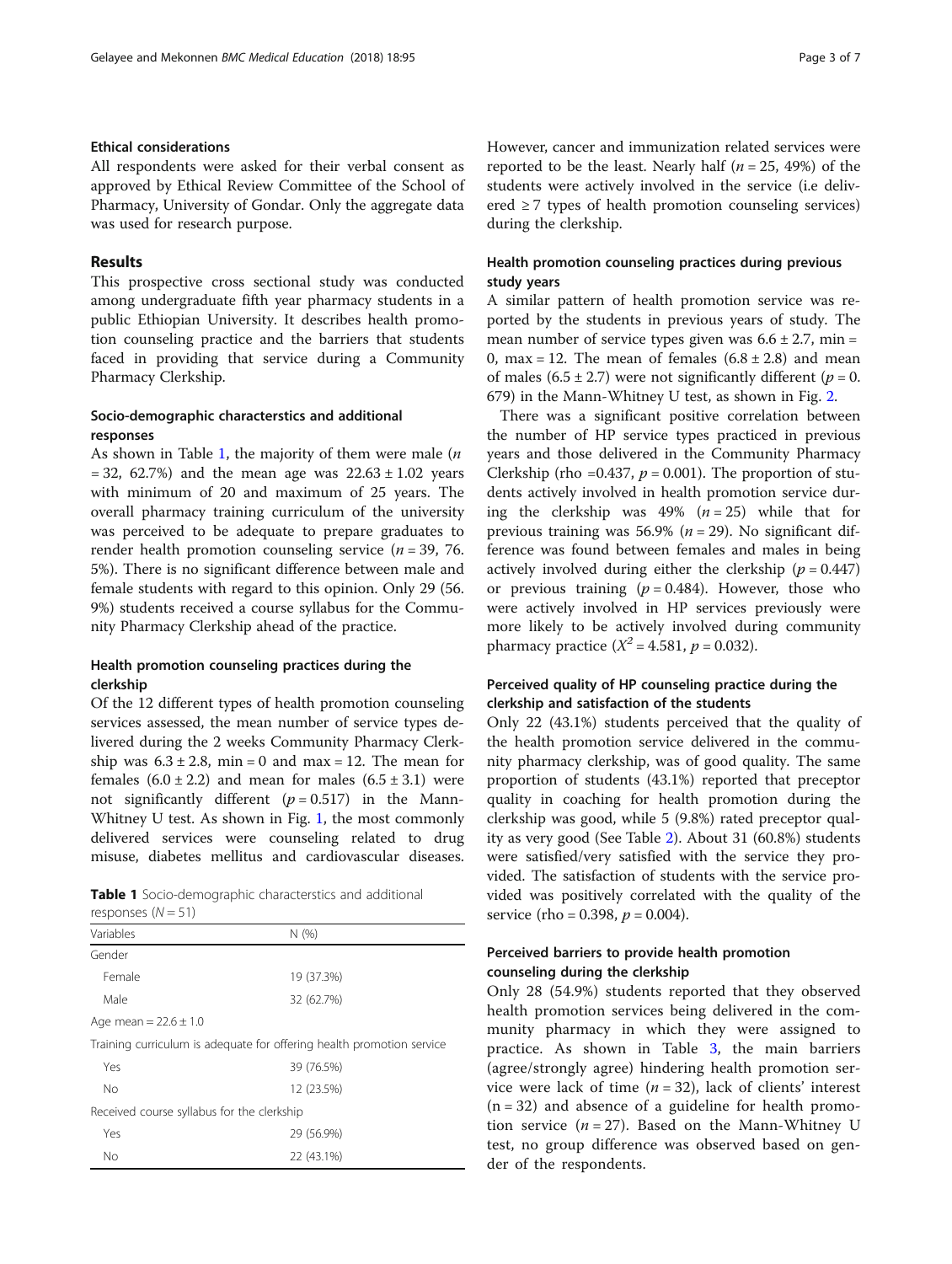<span id="page-3-0"></span>

# **Discussion**

The findings of the present study indicated that Community Pharmacy Clerkship is an important means for developing the skills of undergraduate pharmacy students on health promotion counseling practices. Yet, there is a perception that it lacks diversity and quality. The main barriers for the practice were lack of time and interest among clients and absence of a guideline for health promotion counseling practice. The finding highlights for health educators and authorities the importance of revising the curriculum and its delivery.

### Health promotion counseling practice

A limited number of studies have identified different health promotion counseling topics for community pharmacists in Africa: Asthma; Diabetes; Cardiovascular Disease; Drug misuse; Nutrition and Physical Activity; Smoking Cessation; Oral health; Immunization; Traditional Medicine; Weight Management; Family Planning; and Cancer [[14](#page-5-0)]. Other studies have reported public health roles of community pharmacists in Ethiopia such as counseling on alcohol consumption and on healthy eating [\[15\]](#page-5-0) as well as counseling on traditional medicines [[16](#page-5-0)] and oral health [\[17\]](#page-5-0). Community pharmacists in Africa seem to have a positive attitude towards public health roles such as health promotion counseling [[14](#page-5-0), [18\]](#page-5-0).

The contemporary curriculum for Bachelor of Pharmacy in the University of Gonadr was perceived to be sufficient enough by the majority of students to prepare them to deliver health promotion services. However this is in contrast with the report that concepts of public health are hardly entertained in the curricula of most pharmacy schools in Africa [\[6](#page-5-0)]. It is encouraging that nearly half of the HP topics included in the survey were delivered during the clerkship with no statistical difference between males and females ( $p = 0.517$ ). The fact that the most used topics were drug misuse, diabetes mellitus as well as cardiovascular diseases, could be due to the higher proportion of clients visiting the pharmacies requesting medications useful in cardiovascular disorders and diabetes mellitus. Both of these diseases are among the major NCDs linked to high mortality in

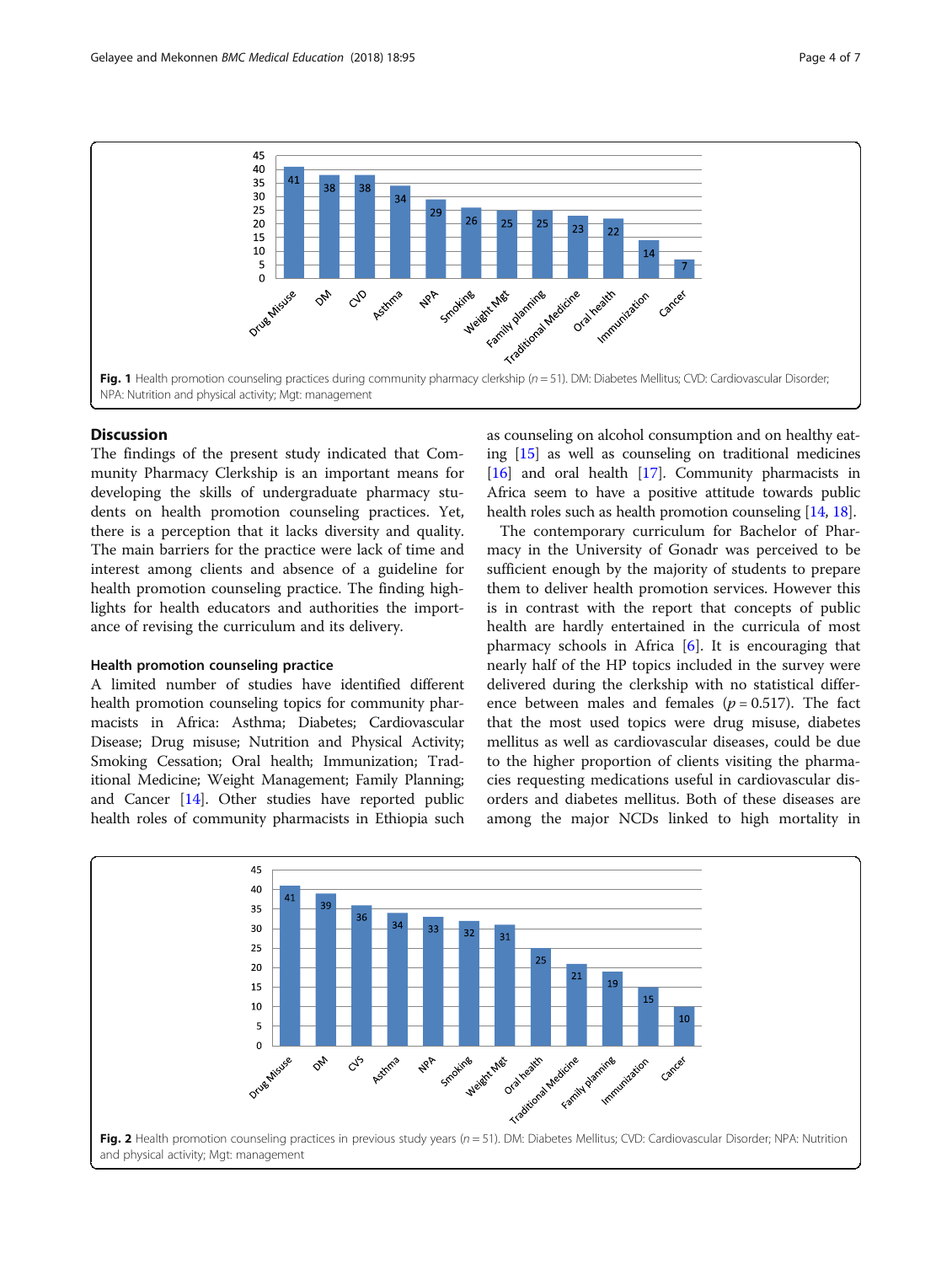<span id="page-4-0"></span>**Table 2** Perception of quality of health promotion counseling practice and satisfaction with the service provided ( $N = 51$ )

| Variable                                                                                                          | Response         |             |           |                |
|-------------------------------------------------------------------------------------------------------------------|------------------|-------------|-----------|----------------|
|                                                                                                                   | Poor             | Fair        | Good      | Very good      |
| Quality of health promotion service provided                                                                      | 7(13.7%)         | 22(43.1%)   | 22(43.1%) |                |
| Preceptors' effort to introduce students in health promotion services                                             | 7(13.7%)         | 17(33.3%)   | 22(43.1%) | $5(9.8\%)$     |
|                                                                                                                   | Very unsatisfied | Unsatisfied | Satisfied | Very satisfied |
| Satisfaction with the health promotion service students provided                                                  | $3(5.9\%)$       | 17(33.3%)   | 30(58.8%) | (2%)           |
| A point likest scale $(1 - \text{poor/var}/\text{uncatiffied}$ $A - \text{var}/\text{cood/var}/\text{cattiffed})$ |                  |             |           |                |

oint likert scale (1 = poor/very unsatisfied, 4 = very good/very satisfied

Ethiopia [[8](#page-5-0)]. The finding highlights that the diversity of health promotion topics covered in the clerkship is limited. It is in contrast to a previous study where lots of health promotion topics were covered [\[14\]](#page-5-0). Specially, cancer related health promotion service was the least performed and students need to be well trained to improve this service since cancer accounts for a significant share of mortality related to NCD [[8\]](#page-5-0).

Overall, the majority of students were not actively involved in HP service during the clerkship. In the era of more patient focused pharmacy profession [[19\]](#page-5-0), students need to be trained very well to enhance their involvement in HP service. Previous experience and current practice of HP counseling were positively correlated ( $p =$ 0.001) highlighting the importance of diversifying and strengthening practice of students in the study years prior to the clerkship. Quality education should be built from the bottom during pre-service training. However, this contrasts the findings of Offu et al. [\[18](#page-5-0)] where community pharmacists' public health practice in Nigeria was independent of previous experience.

# Perceived quality and barriers of health promotion counseling practice during the clerkship

As the majority of students rated the quality of HP service they delivered and the preceptors' quality in training health promotion poorly, much emphasis shall be given to build capacity of preceptors and properly monitor students' performance in clerkships to meet the desired objectives. If pharmacy education is to be improved, preceptors are also responsible for improving their coaching skills [[20](#page-6-0)–[22\]](#page-6-0).

The satisfaction of students with the service they provided was positively correlated with the quality of the service ( $p = 0.004$ ). Professional attitudes of students may be influenced by such poor practice experiences and much emphasis shall be given to promote quality practice. Observations of practicing pharmacsists who were less involved in HP counseling service might have its own negative influence on students' practice. In the present study, nearly half of the students did not observe HP services in the practice site. Thus, it seems important to improve the practice of pharmacists if they are to successfully support the clerkship and participate as potential preceptors.

Several factors have been identified as barriers to practice health promotion in community pharmacy settings such as lack of time, lack of training, and absence of standard practice guideline [[5,](#page-5-0) [13](#page-5-0)–[15,](#page-5-0) [23\]](#page-6-0). The barriers identified in the present study are consistent with these studies. In this regard we suggest further studies to assess preceptors' competency and commitment in monitoring such clerkships. The reasons why clients are not interested with health promotion services requires further assesment. It would sometimes be important only to sensitize clients on health promotion topics and ask them to come back some other time.

This is a baseline study and a pioneer in the nation. Although it may not apply to all pharmacy students in Ethiopia, it gives an insight into health promotion counseling practice of pharmacy students in a developing country. The present study is not without limitations. The fact that the community pharmacy clerkship was only of 2 weeks duration might affected the number of

**Table 3** Barriers that limit students' involvement in health promotion cousseling practice ( $N = 51$ )

| Barrier                                        | Response   |            |            |            |  |
|------------------------------------------------|------------|------------|------------|------------|--|
|                                                | <b>SD</b>  | D          | Α          | SA         |  |
| Lack of time by clients                        | $5(9.8\%)$ | 14 (27.5%) | 27 (52.9%) | $5(9.8\%)$ |  |
| Lack of interest by clients                    | $5(9.8\%)$ | 14 (27.5%) | 25 (49%)   | 7 (13.7%)  |  |
| Absence of standard quideline for the services | 10 (19.6%) | 14 (27.5%) | 18 (35.3%) | 9 (17.6%)  |  |
| Lack of training/knowledge                     | 9(17.7%)   | 17 (33.3%) | 20 (39.2%) | $5(9.8\%)$ |  |
| Lack of confidence                             | 10 (19.6%) | 20 (39.2%) | 19 (37.3%) | $2(3.9\%)$ |  |
| I have no interest                             | 22 (43.1%) | 18 (35.3%) | 8 (15.7%)  | $3(5.9\%)$ |  |

SD strongly disagree, D disagree, A agree, SA strongly agree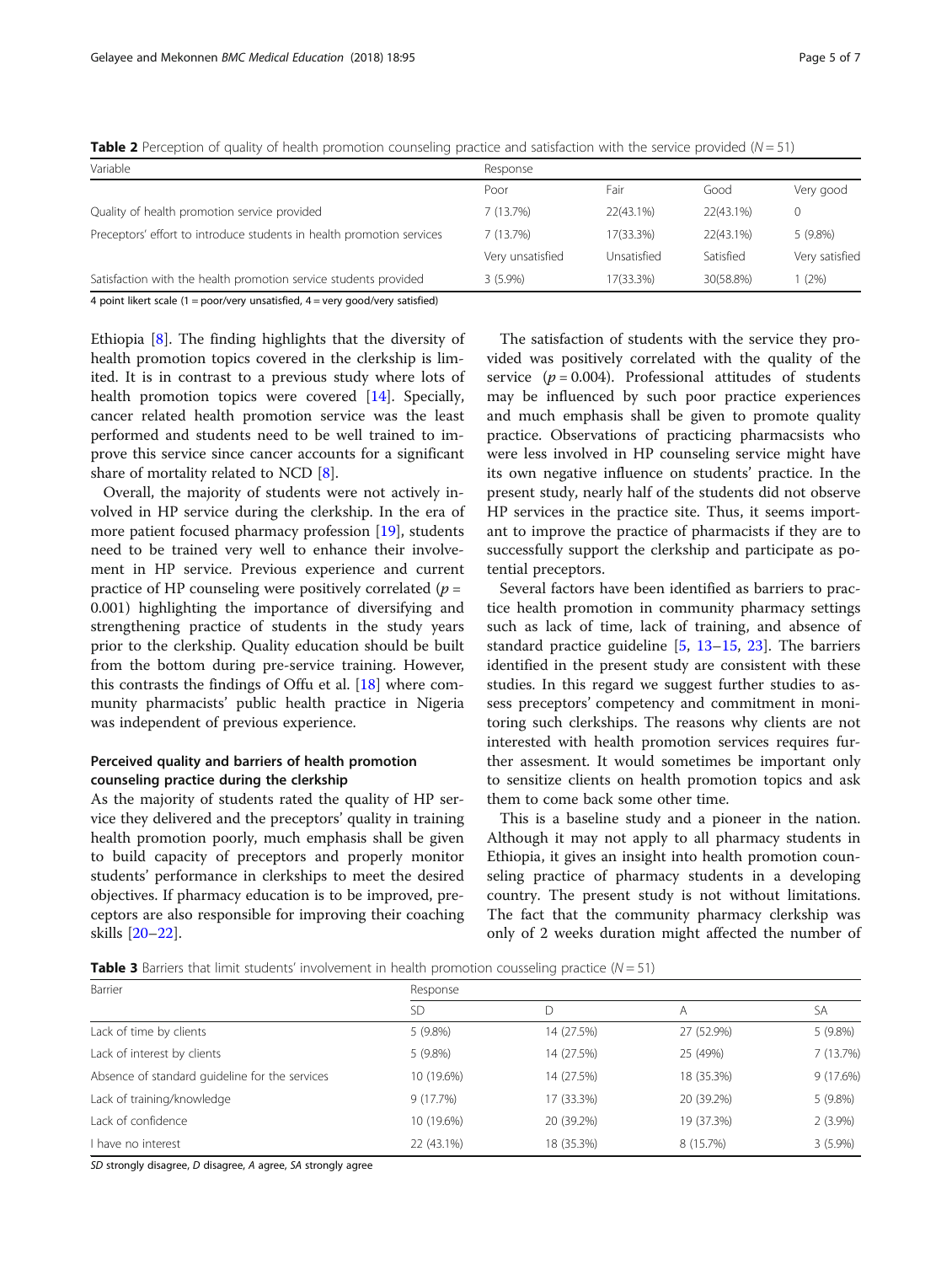<span id="page-5-0"></span>health promotion topics covered by the students and thus undermined the finding in the present study. Since it is a retrospective study and only assesses sudents' perception, qualitative and observational studies need to support its findings. There could be some response bias as the questionnaire was selfadministered and the small sample size may also limit generalizability of our findings.

## Conclusion

The findings of the present study showed that Community Pharmacy Clerkship is a good opportunity for pharmacy students to develop health promotion counseling skill. We recommend considering curricula revision to make sure that health promotion services are boldly addressed in the clerkship as well as in other courses. In addition, it would be important to engaging students in self-assessments of their health promotion counseling practice during the clerkship according to a well established standard of practice developed locally. Improving the competency and commitment of instructors and community pharmacists likely will improve the outcomes of a community pharmacy clerkship.

# Additional file

[Additional file 1:](https://doi.org/10.1186/s12909-018-1216-0) Health Promotion Counseling Survey Questionnaire. It consists of four main parts on sociodemographic characterstics, health promotion counseling services in previous clerkships as well as the community pharmacy clerkship and barriers that limit the practice. (DOCX 19 kb)

#### Abbreviations

HP: Health Promotion; NCD: Non-communicable Diseases

#### Acknowledgements

We extend our appreciation to the participants in the study.

#### Availability of data and materials

The datasets generated and / analyzed during the current study are available from the corresponding author on reasonable request.

#### Authors' contributions

DAG drafted the proposal. DAG and GBM involved in data collection and analysis. DAG developed the manuscript and both authors read and approved the final manuscript.

#### Ethics approval and consent to participate

All respondents were asked for their verbal consent as approved by Ethical Review Committee of the School of Pharmacy, University of Gondar. Only the aggregate data was used for research purpose.

#### Competing interests

The authors declare that there is no competing interest regarding the publication of this paper.

### Publisher's Note

Springer Nature remains neutral with regard to jurisdictional claims in published maps and institutional affiliations.

#### Author details

<sup>1</sup>Department of Pharmacology, College of Medicine and Health Sciences University of Gondar, P.O.Box 196, Gondar, Ethiopia. <sup>2</sup>Department of Clinical Pharmacy, College of Medicine and Health Sciences, University of Gondar, P.O.Box 196, Gondar, Ethiopia.

### Received: 8 June 2017 Accepted: 27 April 2018 Published online: 04 May 2018

### References

- Pitkä K, Löfhjelm U, Passi S, Airaksinen M. Integrating internships with professional study in pharmacy education in Finland. Am J Pharm Educ. 2014;78(9):173. [https://doi.org/10.5688/ajpe789173.](https://doi.org/10.5688/ajpe789173)
- 2. World Health Organization (WHO). WHO technical report series, no. 961, 2011. Geneva: World Health Organization; 2011. Joint FIP/WHO guidelines on good pharmacy practice: standards for quality of pharmacy services. Accessed 10 Feb 2017.
- 3. Nkansah N, Mostovetsky O, Yu C, Chheng T, Beney J, Bond CM, Bero L. Effect of outpatient pharmacists' non-dispensing roles on patient outcomes and prescribing patterns. Cochrane Database Syst Rev. 2010;7:CD000336. [https://doi.org/10.1002/14651858.CD000336.pub2..](https://doi.org/10.1002/14651858.CD000336.pub2.)
- 4. Eades CE, Ferguson JS, O'Carroll RE. Public health in community pharmacy: a systematic review of pharmacist and consumer views. BMC Public Health. 2011;11:582. [https://doi.org/10.1186/1471-2458-11-582.](https://doi.org/10.1186/1471-2458-11-582)
- 5. Laliberté M-C, Perreault S, Damestoy N, Lalonde L. Ideal and actual involvement of community pharmacists in health promotion and prevention: a cross-sectional study in Quebec, Canada. BMC Public Health. 2012;12:192. [https://doi.org/10.1186/1471-2458-12-192.](https://doi.org/10.1186/1471-2458-12-192)
- 6. Matowe L, Mori AT, Mawa S. Enhancing the role of pharmacists in public health in developing countries. Pharm J. 2012;288(623).
- 7. Undergraduate Modules. [https://www.ju.edu.et/cphms/sites/default/files/](https://www.ju.edu.et/cphms/sites/default/files/course%20for%20pharmacy.pdf) [course%20for%20pharmacy.pdf](https://www.ju.edu.et/cphms/sites/default/files/course%20for%20pharmacy.pdf). Accessed 1 May 2017.
- 8. Ethiopia: Non-Communicable Diseases (NCD). [http://www.afro.who.int/en/](http://www.afro.who.int/en/ethiopia/country-programmes/topics/4591-ethiopia-non-communicable-diseases-ncd.html) [ethiopia/country-programmes/topics/4591-ethiopia-non-communicable](http://www.afro.who.int/en/ethiopia/country-programmes/topics/4591-ethiopia-non-communicable-diseases-ncd.html)[diseases-ncd.html](http://www.afro.who.int/en/ethiopia/country-programmes/topics/4591-ethiopia-non-communicable-diseases-ncd.html). Accessed 26 Feb 2017.
- 9. Workye M, Admasu S, Abura T, Belete Y, Getaye Y, Teni F, Surur A. Clients' expectations from and satisfaction with medicine retail outlets in Gondar town, northwestern Ethiopia: a cross-sectional study. Integr Pharm Res Pract. 2015;4:1-12.
- 10. Ayalew MB, Taye K, Asfaw D, Lemma B, Dadi F, Solomon H, Tazeze H, Tsega B. Patients'/clients' expectation toward and satisfaction from pharmacy services. J Res Pharm Pract. 2017;6(1):21–6. [https://doi.org/10.4103/2279-](https://doi.org/10.4103/2279-042X.200995) [042X.200995](https://doi.org/10.4103/2279-042X.200995).
- 11. Anderson AS, Goode JV. Engaging students in wellness and disease prevention services. Am J Pharm Educ. 2006;70(2):40.
- 12. Crawford SY. Pharmacists' roles in health promotion and disease prevention. Am J Pharm Educ. 2005;69(4).
- 13. Hassali M, Subish P, Shafie A, Ibrahim M. Perceptions and barriers towards provision of health promotion activities among community pharmacists in the state of Penang, Malaysia. J Clin Diagn Res. 2009;3(3):1562–8.
- 14. Gelayee DA, Mekonnen GB, Asrade S. Practice and barriers towards provision of health promotion services among community pharmacists in Gondar, Northwest Ethiopia. Biomed Res Int. 2017:6. Article ID 7873951. [https://doi.org/10.1155/2017/7873951.](https://doi.org/10.1155/2017/7873951)
- 15. Erku DA, Mersha AG. Involvement of community pharmacists in public health priorities: a multi-center descriptive survey in Ethiopia. PLoS One. 2017;12(7) <https://doi.org/10.1371/journal.pone.0180943>.
- 16. Gelayee DA, Mekonnen GB, Asrade S, Birarra MK, Asrie AB. Herbal medicines: personal use, knowledge, attitude, dispensing practice and the barriers among community pharmacists in Gondar, Northwest Ethiopia. Evid Based Complement Alternat Med. 2017;2017:6. Article ID 6480142. [https://doi.org/](https://doi.org/10.1155/2017/6480142) [10.1155/2017/6480142.](https://doi.org/10.1155/2017/6480142)
- 17. Taiwo OO, Panas RM. Knowledge of community pharmacists regarding oral health care in plateau state, northern Nigeria. J Int Oral Health. 2017;9:222– 7. [https://doi.org/10.4103/jioh.jioh\\_184\\_17](https://doi.org/10.4103/jioh.jioh_184_17).
- 18. Offu O, Anetoh M, Okonta M, Ekwunife O. Engaging Nigerian community pharmacists in public health programs: assessment of their knowledge, attitude and practice in Enugu metropolis. J Pharm Policy Pract. 2015;8:27. <https://doi.org/10.1186/s40545-015-0048-0>.
- 19. Mekonnen AB, Yesuf EA, Odegard PS, Wega SS. Pharmacists' journey to clinical pharmacy practice in Ethiopia: key informants' perspective. SAGE